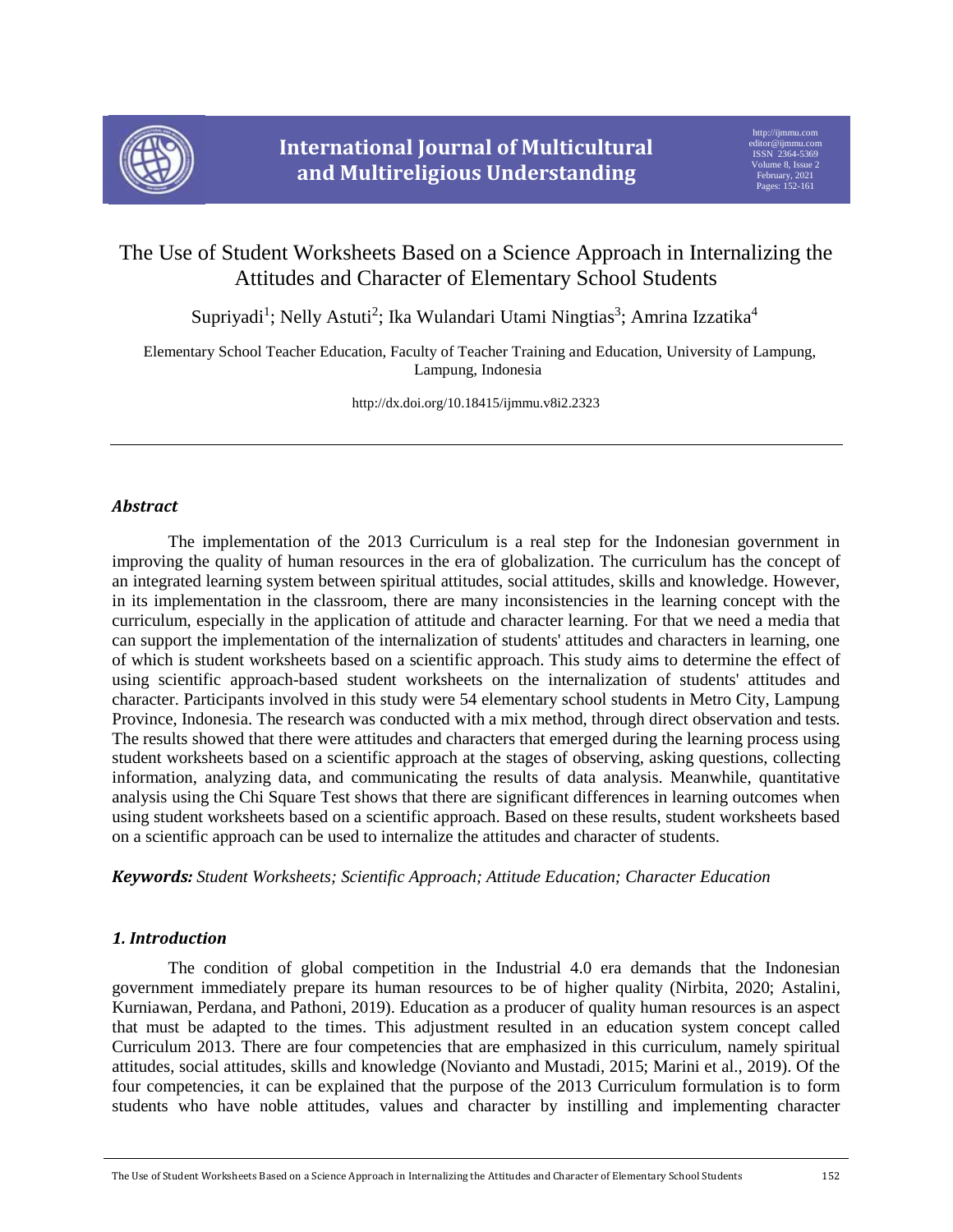education in all subjects. Especially in the field of science, the 2013 Curriculum seeks to arouse human interest and curiosity so that intelligence and understanding of nature continues to develop. Based on this, in essence this curriculum emphasizes the achievement of scientific attitudes and student character. Because the success of learning in school is not only based on cognitive aspects, but also must be viewed from the aspect of attitude (Marini *et al*., 2019).

However, unfortunately the concepts that have been compiled in the 2013 Curriculum are not accompanied by appropriate applications in schools, especially in natural science subjects in elementary schools. The learning that is currently happening in the natural science learning process is still conventional and only emphasizes the preparation of students to continue higher studies, not to prepare the quality of human resources who are critical, sensitive to the environment, creative, and understand the simple technology that is present in in the midst of society (Wirtha and Rapi, 2008). This is also reinforced by the statement by Ribau (2020) that the problem that often arises in the learning process in class is the difficulty of developing scientific skills. In fact, things that are very important in learning natural science are 1) skills to be able to solve problems faced in life using scientific concepts that have been learned; 2) skills to be able to make correct decisions using scientific concepts; and 3) have a scientific attitude in solving the problems faced so that they can think and act scientifically.

In addition, the learning process also only transfers knowledge to students without instilling noble and noble values, which has an impact on moral degeneration and irresponsible behavior. As a result, there is an attitude of indifference to the environment which is a reflection of the past education system in the present. This is because the previous education system had not accommodated the inculcation of attitudes, values and character in learning. The results of observations also show that: 1) the learning process is still centered on educators; 2) students lack the initiative to ask questions; 3) if the educator gives a question, no one will answer but several students will answer simultaneously so that the voice is not clear; 4) when doing exercises or activity sheets contained in student books, some students do it by guessing without reading it first; 5) if asked a question about the relationship between theory and application in everyday life, students will give the answer according to the book; and 6) there are still some students who like to laugh at their friends when asked to come to the front of the class. This condition shows that the character values possessed by students are still not good. Even though character is closely related to a person's moral values or character.

Character is a relatively stable person's disposition, who upholds the main ethical values such as respect / respect, responsibility, honesty, fairness and care (Afrizon, 2012; Albaracin, Johnson, and Zanna, 2005). The emergence of this character value is related to understanding (head), caring (heart), and action (hand) instilled through habituation (Machin, 2014). There are four characters that can be developed during the learning process, namely cultural value-based characters, culture-based characters, environment-based characters, and self-potential-based characters (Leksono, 2013). Character based on cultural values is closely related to divinity (moral conservation). Culture-based characteristics are closely related to habituation and character cultivation, such as character, the exemplary of certain figures, and so on. Environment-based characteristics relate to a person's interactions with the surrounding environment. And self-potential-based interactions are related to personal attitudes, awareness of self-potential empowerment, and so on. There are four types of conservation characters that can be developed during the educational process, namely (1) character education based on cultural values, which is the truth of God's revelation (moral conservation); (2) character education based on culture, including in the form of character, Pancasila, literary appreciation, exemplary historical figures and national leaders (cultural conservation); (3) character education based on environment (environmental conservation), and (4) character education based on self-potential, namely personal attitudes, the result of the awareness process of self-potential empowerment directed at improving the quality of education (humanist conservation) (Leksono , 2013).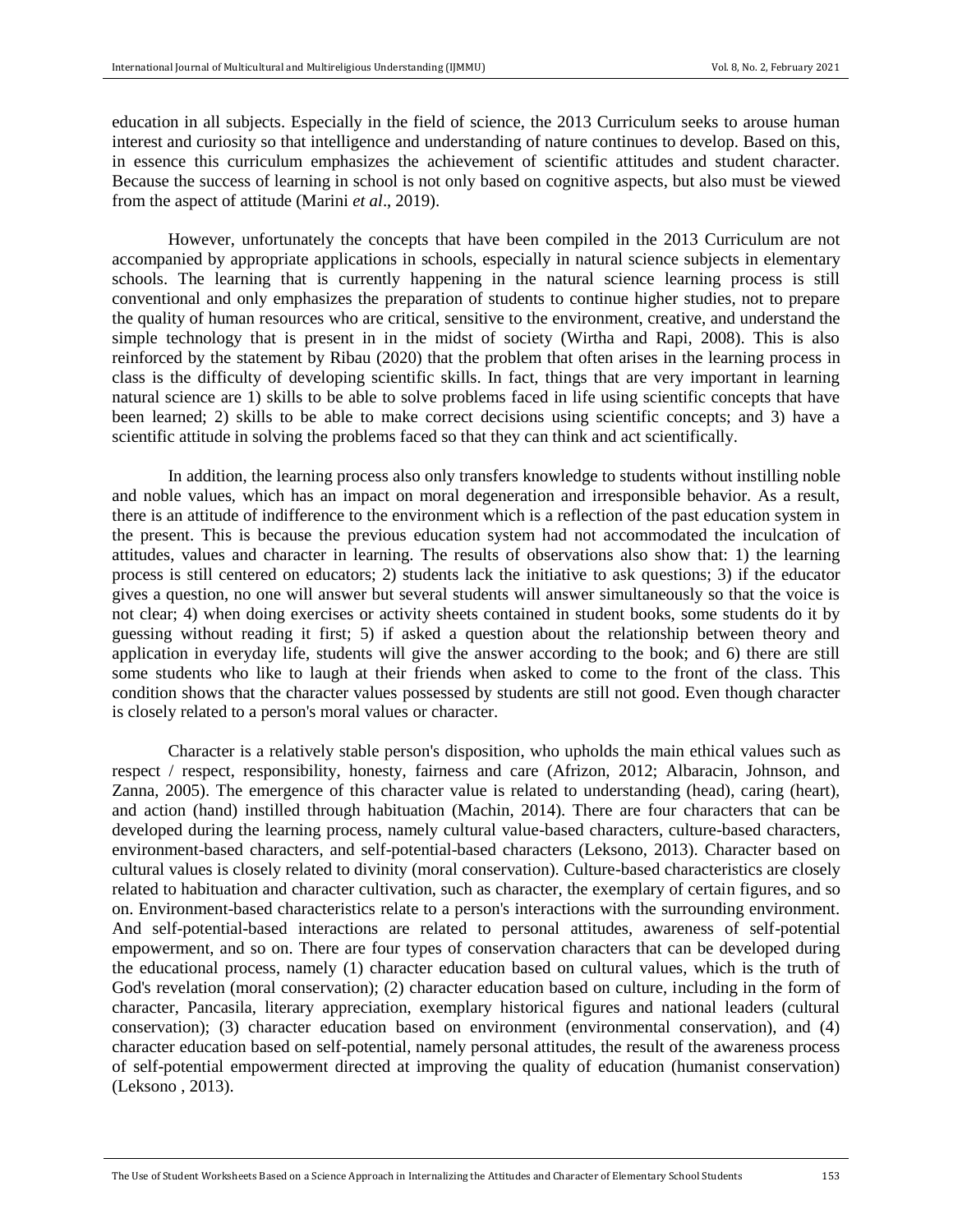From these conditions, a learning process is needed that can initiate students to ask questions, answer questions independently, and discover concepts taught through a series of investigation and study activities. With such learning, the learning process will be more meaningful. To create good learning conditions in the classroom, in the learning process, a teacher is required to be able to organize, select and implement learning strategies that are suitable for the student's conditions and the environment being taught, so that students feel like science subjects and learning objectives that have been determined to be achievable (Maretasari, Subali, and Hartono, 2012; Akpinar, Yildiz, Tatar, and Ergin, 2009). One of the appropriate lessons to achieve this competency is learning with a scientific approach.

The scientific approach is a basic concept that embodies, inspires, strengthens, and underlies thoughts on how learning methods are applied based on certain theories (Ministry of Education and Culture, 2013). In learning with a scientific approach, it involves the process of observing, asking questions, gathering power (experiment), analyzing data, and communicating (Ministry of Education and Culture, 2013; Saefudin and Saputri, 2018). In addition, learning with a scientific process can also be carried out by a process of investigation, experiment, evaluation of evidence, and conclusion (Zimmerman, 2007). The learning process will be able to train students to have reasoning skills and become experts in their fields (Nasser, 2014; Lederman, Lederman, and Antink, 2013; Setiawan, Malik, Suhandi, and Permanasari, 2018). With reasoning skills, students will be able to face a problem with the knowledge they have acquired.

The application of a scientific approach to the learning process can be integrated into teaching materials, one of which is the Student Worksheet. Student Worksheets are not only useful for educators but also for students to guide their activities to solve problems given in learning (Majid, 2012; Rahmi et al., 2017; Permana, 2000). The development of Student Worksheets must be in accordance with the demands of curriculum development and students (Rahmi and Alberida, 2017). The scientific approach to the 2013 curriculum requires students to take an active role in the learning process. This will be easier if combined with teaching materials in the form of Student Worksheets. The advantage of using Student Worksheets is that they can make it easier for teachers to learn and familiarize students to learn independently and understand and carry out tasks in writing (Ministry of National Education, 2008; Marsa, Hala, and Taiyeb, 2016). With the use of Student Worksheets, students' motor activities, especially school age 7 to 12 years will be initiated. So that the internalization of students' attitudes and characters in scientific activities can run on the learning process.

#### *2. Materials and Methods*

This research was conducted with a mix method research. Mix method research is a research method that is applied if the researcher has questions that need to be tested in terms of outcomes and processes, and involves a combination of quantitative and qualitative methods in one study (Masrizal, 2011; Hastjarjo, 2019; Sugiyono, 2016). A qualitative approach is carried out to see the learning process so that it can observe students' attitudes and characters carefully. While the quantitative approach is carried out to see the results of the learning process with statistical data processing.

The data analysis was carried out based on the students' pretest and posttest scores on the material about plants. The research design used was a pre-experimental design in the form of One Group Pretest-Postest. The One Group design is a research design that looks at the pre-treatment conditions and compares them to the conditions at post-treatment (Hastjarjo, 2019). This design allows researchers to see whether a treatment can have an effect on the object. Based on this, in this study participants will be given a pretest before the treatment is given. Furthermore, participants will be given treatment, namely learning using student worksheets based on a science approach. The posttest was given after the treatment was completed to the participants during the learning process. In summary, an overview of this design can be seen in Figure 1.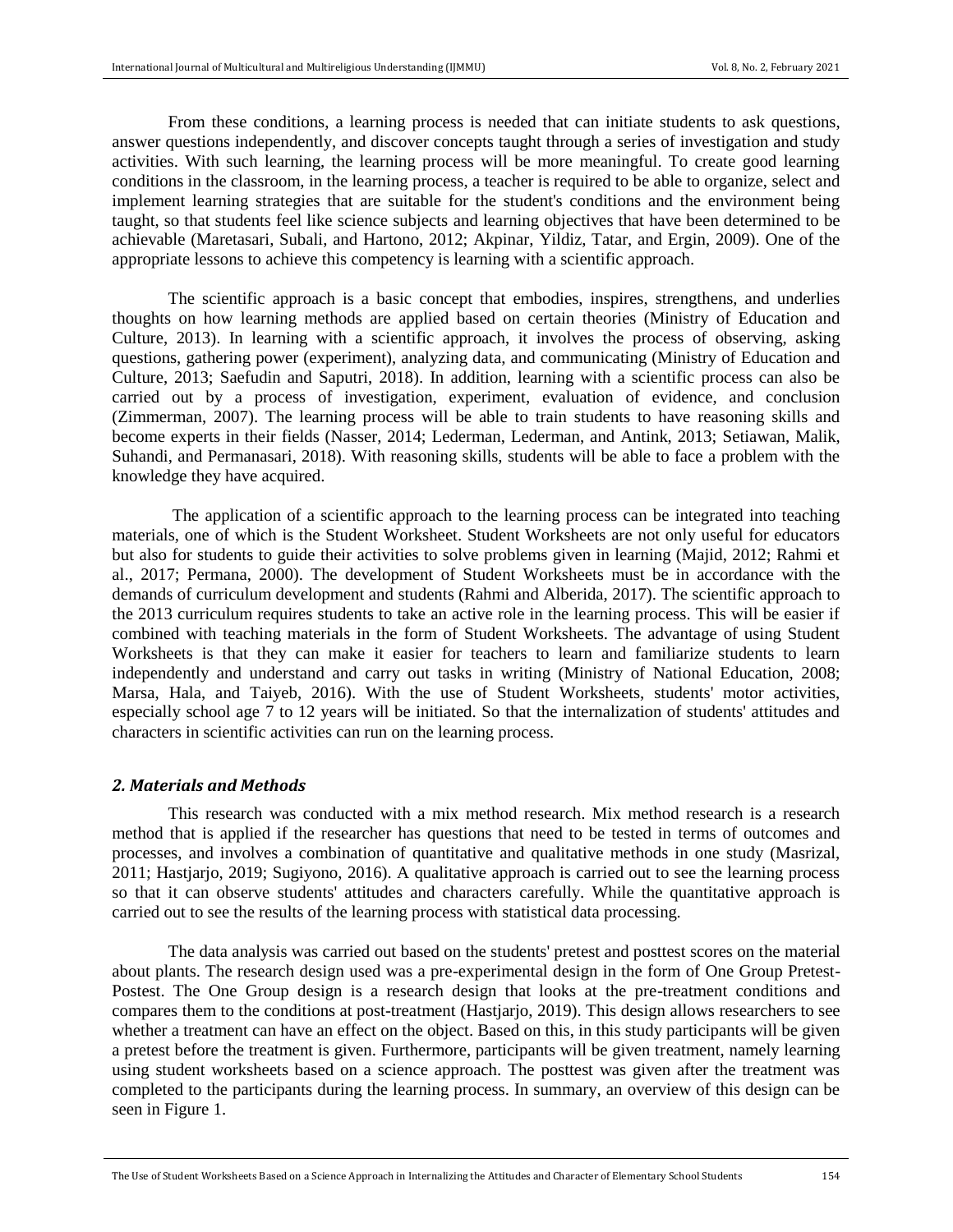Note:

 $O_1$ : Pretest value  $\Omega_2$ : Posttest value

X : Treatment (use of student worksheets)

**Figure 1.** One Group Pretest - Posttest Research Design

### **Participants**

The number of participants involved in this study were 54 elementary school students in grade 4 in Metro City, Lampung Province, Indonesia. The determination of participants is based on the results of preliminary observations, where the class conditions are less active during the learning process, the learning process is still familiar with the teacher-centered concept, and the learning outcomes are still unsatisfactory.

## **Data Collection Techniques**

Data collection was carried out in two ways, namely observation and tests. The observation technique is carried out to see firsthand how the learning process takes place. Observations were made by focusing on the character and attitudes of students during the learning process using student worksheets based on a scientific approach.

The test was given twice, namely pretest and postest. Pretest is given before treatment is given, while postest is given after treatment. Before being used, the two test instruments were tested for validity and reliability first. Validity measurement is carried out because it relates to the ability of the instrument to measure what should be measured (Baehaki, Nahadi, and Firman, 2016). The validity values of the pretest and posttest instruments were 0.76 and 0.78, respectively. This value is based on the results of the validity test using the correlation test, where the value indicates a good validity value. Meanwhile, the reliability value is based on the Cronbach Alpha value. The value obtained is 0.92, so it is included in the very high reliability category.

#### **Data Analysis**

Data analysis was carried out in two ways, namely qualitative and quantitative. The qualitative approach is carried out by describing the results of the observations during the learning process. Researchers made observations by focusing on the value of students' attitudes and characteristics during the process.

The quantitative approach was carried out based on the student's pretest and posttest value data. Different test is applied to the data, however the determination of the difference test is carried out after the data is tested for normality. If the data distribution is normal, then the difference test used is the T test. However, if the data distribution is not normal, then the different test used is Chi Square.

### *3. Results and Discussions*

#### **Qualitative Analysis: Results of Observation of Student Attitudes and Character**

The learning process that is applied is in accordance with the concepts or designs that have been made previously. Where the learning process is carried out using student worksheets based on a scientific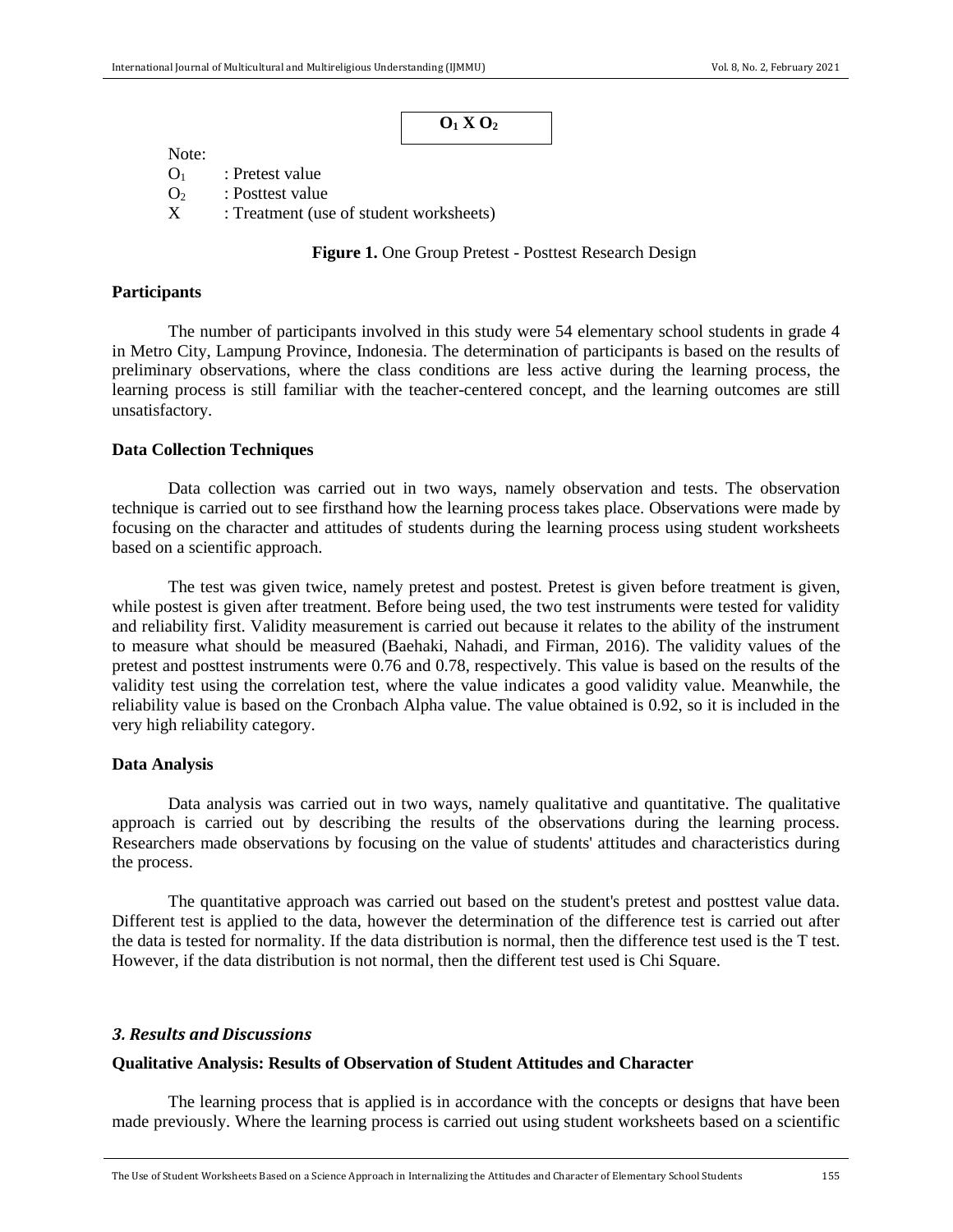approach. The developed student worksheets will guide them through the learning process with the following stages: 1) observing; 2) ask: 3) collect information; 4) analyzing data; and 5) communicate. This is done because the learning process will initiate students directly in inferring existing problems in the form of problem formulations and hypotheses, a sense of care for the environment, curiosity and love to read. In doing so, students will have the opportunity to carry out investigations and inquiries and develop and present their work. Through investigation and inquiry students will be stimulated to think analytically, behave honestly, discipline, creatively and independently. The activity of presenting the work will lead to creative behavior, respect for existing achievements, being responsible for the work, the ability to cooperate and communicate well. In the final stage students will be invited to analyze and evaluate the problem solving process. At this stage students will think at the level of analysis and evaluation because they have to reflect on the process they are doing. Yenice and Saydam (2010) also said that scientific attitudes will increase when learning is focused on student activities. Based on this description, the observation of students' attitudes and characteristics was carried out at the learning stage including the stages of observing, asking questions, collecting information, analyzing data, and communicating.

*The observing stage.* At this stage, the student worksheet presents a problem, phenomenon, and data so that students will begin to observe. With the provision of this stimulus, students begin to grow curiosity, even though there are some students who still have not shown an attitude of curiosity. The emergence of curiosity in most of the students is an opportunity for teachers to be more active in observing activities. The teacher also opens wide opportunities for students to make observations through listening, seeing, reading, and listening. The characters that appear at this stage are training sincerity, thoroughness, seeking information and environmental conservation.

*The asking stage.* At this stage, the teacher openly provides broad opportunities for students to ask questions about the results at the observation stage (what has been seen, listened to, read, and seen). More student activity with the number of students scrambling to ask questions. Therefore, the teacher began to adjust the conditions of the class to be more orderly and gave turns to ask questions. The existence of this questioning stage aims to develop their curiosity. The questions asked will be the basis for them to find more information from the source determined by the teacher and students. The characters that appear at this stage are the desire to develop creativity, curiosity, the ability to formulate questions, and form critical thoughts.

*Collecting data stage*. At this stage, students are directed to seek and extract information from various reliable sources, such as books or re-observing objects by conducting experiments. Experiments can be done by looking more deeply at the structure of the plant to see its parts in more detail. In this activity, students were also involved in the discussion process with their friends so that their communication skills were trained. The characters that appear at this stage are honesty, thorough, polite, respect for other people's opinions, the ability to communicate, apply the ability to gather information, and develop learning habits.

*Analyze data stage*. The data collected at the data collection stage or information is then analyzed. It seems that at this stage the students find it difficult. This is natural because so far they are used to only receiving information in the learning process. However, they still try to analyze the data that has been collected. This activity is carried out by finding the linkages of one information with other information, finding patterns of related information. Thus they will be familiar with how to think using reasoning skills (logical and systematic thinking on observable empirical facts to obtain conclusions in the form of knowledge). Data analysis is directed by the teacher through student worksheets to add depth to understanding and find solutions to different opinions. This is because after gathering the information, they have come to their own conclusions. So there needs to be a confirmation stage involving the teacher. This activity is continued with the stage of drawing conclusions based on the linkages between one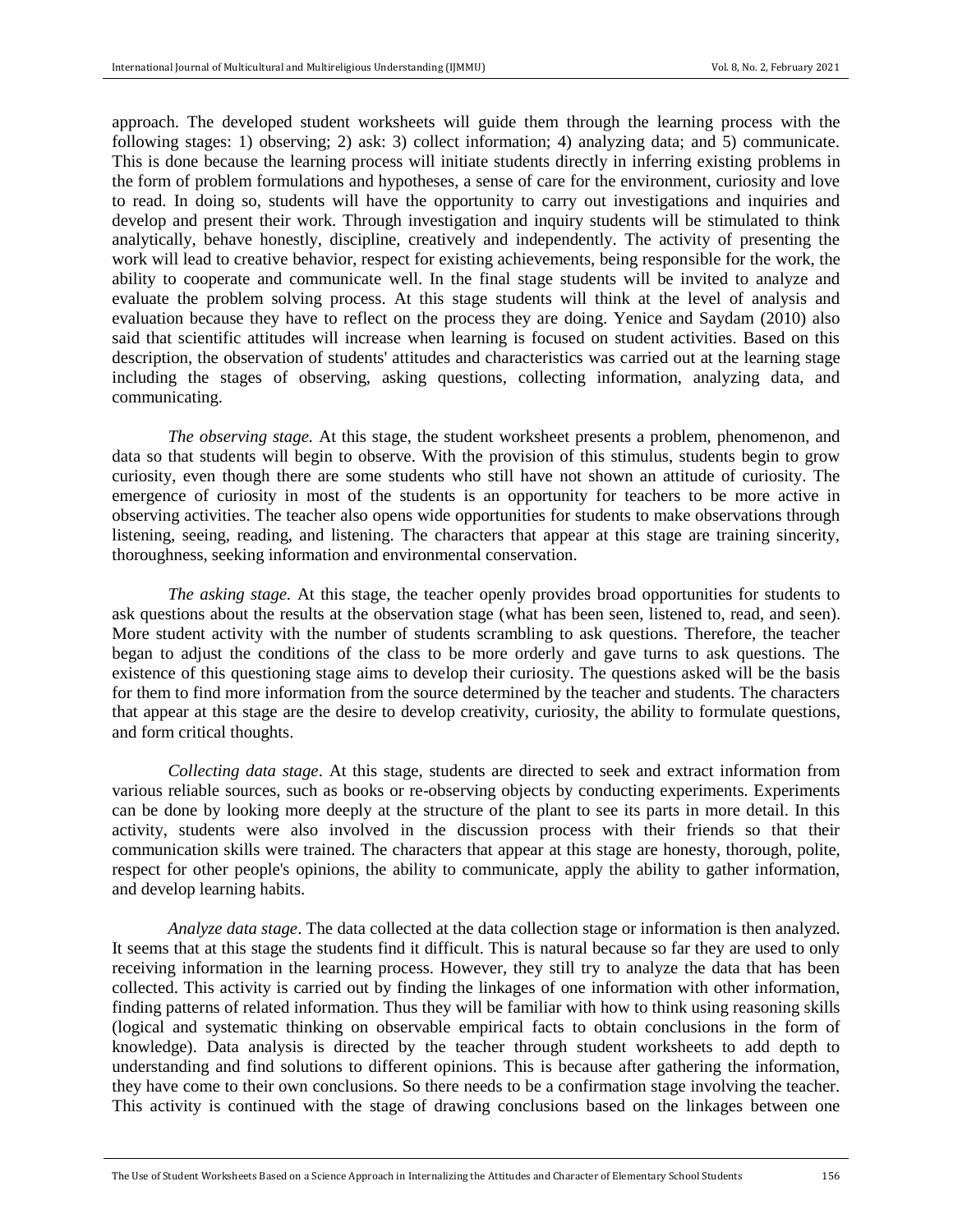information and another. The characters that appear in this activity are developing an attitude of honesty, conscientiousness, discipline, obeying rules, hard work, the ability to apply procedures and the ability to think inductively and deductively in concluding.

*Stage of communicating*. At this stage, the teacher directs students to retell what they have learned through student worksheets. At this stage students are directed to rewrite the experiences from the learning gained and present them in front of other students. It aims to practice public speaking skills. The characters that appear at this stage are communication skills, respect for opinions, and the ability to relate experiences to one another.

In the learning process, learning outcomes can be viewed from three aspects, namely attitudes, knowledge, and skills. The attitude that stands out in the learning process is the attitude of accepting, carrying out, appreciating, appreciating, and practicing. All learning activities are oriented towards cultivating character that encourages students to do these activities. The knowledge aspect is measured and observed through the activities of knowing, understanding, applying, analyzing, evaluating, and creating. The characteristics of learning activities in the knowledge domain have differences and similarities with learning activities in the skills domain. Using a learning approach that produces work to encourage students to produce creative and contextual work, both individually and in groups, Aspects of skills are obtained through observing, questioning, trying, reasoning, presenting, experimenting and creating. The entire content of plant material must encourage students to carry out the process of observation to creation. To realize these skills, it is necessary to carry out learning that applies a learning approach that produces work based on environmental conservation. In addition, working scientifically also trains them to have certain attitudes or values, such as avoiding dogmatism, being flexible, creative, honest, logical, open to criticism, conscientious, loving duty and understanding risks. All of these values are the foundation of scientific work. If students are accustomed to being involved in scientific work, students will inherit these values and attitudes, as important values also in character development.

With the learning habit as described earlier, the process of internalizing character education based on the objectives of the 2013 Curriculum will be achieved. There are many reasons that indicate the need to internalize character and attitudes towards students, namely 1) the role of schools is becoming increasingly vital because many students receive little moral instruction from parents, society, or religious institutions; 2) democratic habituation requires a special need for moral education because democracy is a regulation from, for and by society; 3) effective character education makes schools more civilized, cares about the community and refers to increased academic performance; and 4) the cultivation of morals in the younger generation is a function of education.

To achieve the goals of character education, the role of educators will be the most important. The role of educators in cultivating character is very important, because: 1) they are directly involved in the learning process, so that they will interact a lot with students in the discussion process related to learning materials; 2) as an example for students in behaving and behaving; 3) has a role to be able to encourage students to play an active role in the learning process by using various learning methods that have been adapted to the characteristics of the material and students; 4) must be able to encourage and make changes so that the personality, abilities and desires of educators can create mutually respectful and friendly relationships with their students; 5) must be able to help and develop the emotional and social sensitivity of students to be more cautious, respect God's creation, develop beauty and learn soft skills that are useful for the life of the next student; and 6) must show a sense of love for students so that educators in guiding difficult students do not easily give up (Machin, 2014).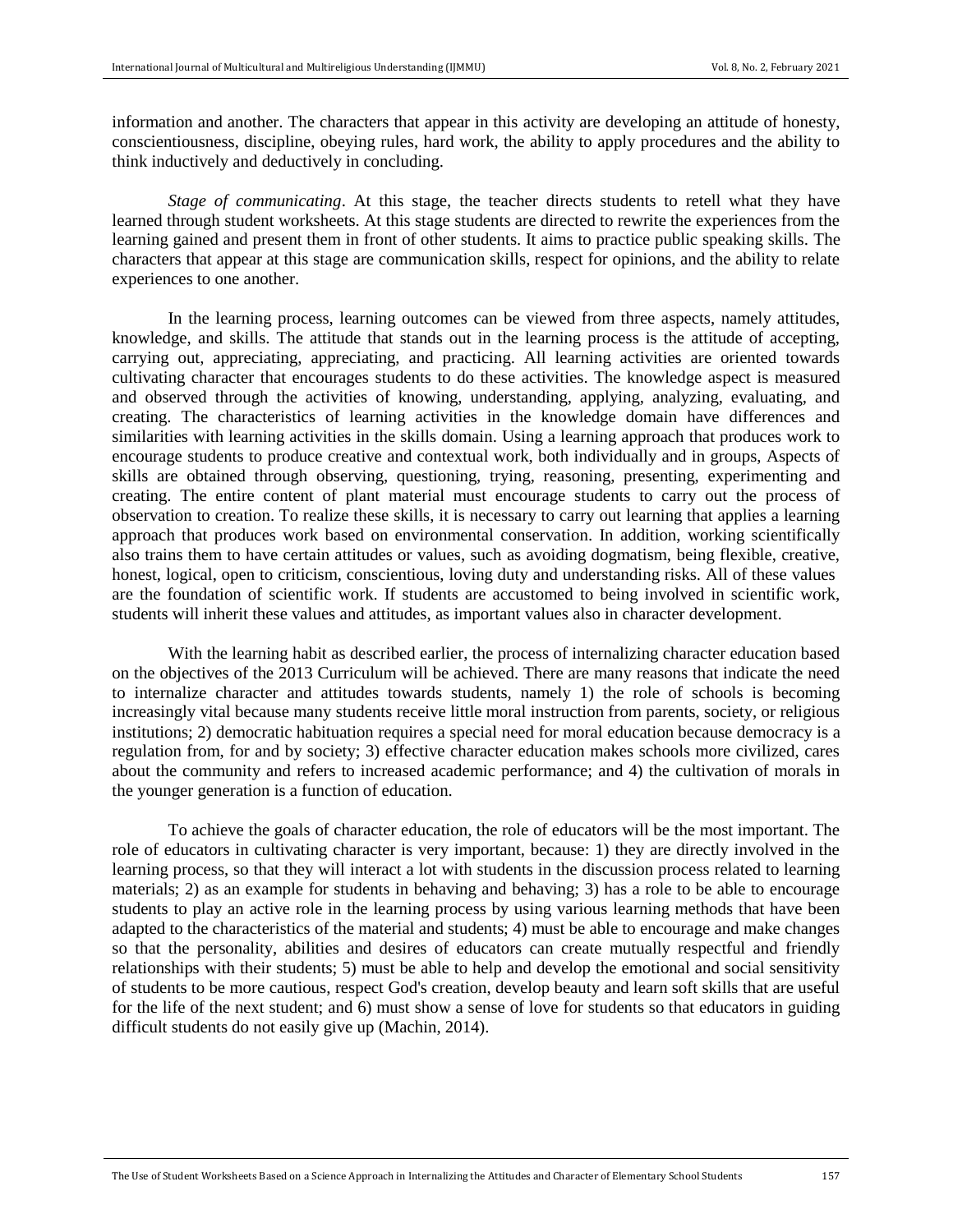# **Quantitative Analysis**

The quantitative analysis was carried out based on the pretest and posttest value data. This analysis was conducted to see the effect of using student worksheets based on a scientific approach on student learning outcomes. The results of the analysis of the pretest and posttest values can be seen in Table 1.

|                    |     | Minimum | Maximum | Mean  | <b>Std. Deviation</b> |  |  |  |
|--------------------|-----|---------|---------|-------|-----------------------|--|--|--|
| <b>PRETEST</b>     |     | 30.00   | 62.00   | 50.28 | 7.71893               |  |  |  |
| POSTTEST           |     | 58.00   | 80.00   | 70.17 | 5.55444               |  |  |  |
| Valid N (listwise) | -54 |         |         |       |                       |  |  |  |

**Table 1 Descriptive Data of Pretest and Posttest Values**

The pretest was given to students with the aim of knowing their initial conditions. Their mean score at pretest was 50.28, while at the posttest stage it increased to 70.17 (see Table 1). This indicates a significant change in the mean value. This increase in value also occurs in the minimum and maximum scores obtained by students.

To see whether this increase occurred significantly due to the influence of the learning treatment using student worksheets based on a scientific approach, further statistical analysis was carried out. However, before performing statistical tests, the normality of the data is tested first. The results of the normality test can be seen in Table 2.

| Table 2 Results of Data Formally Test of Freeder and Fostlest Values |                  |                                 |      |                |    |              |  |
|----------------------------------------------------------------------|------------------|---------------------------------|------|----------------|----|--------------|--|
|                                                                      |                  | Kolmogorov-Smirnov <sup>a</sup> |      |                |    | Shapiro-Wilk |  |
|                                                                      | <b>Statistic</b> |                                 |      | Sig. Statistic | αı |              |  |
| <b>PRETEST</b>                                                       | 139              | 54                              | .014 | 923            |    | .002         |  |
| POSTTEST                                                             |                  | 54                              | 020  | 957            |    | .056.        |  |

# **Table 2 Results of Data Normality Test of Pretest and Posttest Values**

a. Lilliefors Significance Correction

The data in Table 2 shows that the significance value (Sig.) is 0.002 in the pretest data. This value is below the p-value, which is 0.05, so it can be said that the pretest value is not normally distributed (Muncarno, 2017). It is different with the posttest value data, the significance value (Sig.) Is 0.056 or above the p-value (0.05), so it can be said that the data is normally distributed (Muncarno, 2017). The results of the normality test will determine the test at a later stage. Because one of the data groups is not normally distributed, the statistical test used is nonparametric statistics, namely the Chi Square test.

| Table 3 Results of Data Analysis Using Chi Square Test |                   |     |                       |  |  |  |  |
|--------------------------------------------------------|-------------------|-----|-----------------------|--|--|--|--|
|                                                        | Value             |     | Asymp. Sig. (2-sided) |  |  |  |  |
| Pearson Chi-Square                                     | $322.251^{\circ}$ | 294 | .012                  |  |  |  |  |
| Likelihood Ratio                                       | 158.078           | 294 | 000.1                 |  |  |  |  |
| Linear-by-Linear Association                           | 26.777            |     | .000                  |  |  |  |  |
| N of Valid Cases                                       | 54                |     |                       |  |  |  |  |

**Table 3 Results of Data Analysis Using Chi Square Test**

a. 330 cells (100.0%) have expected count less than 5. The minimum expected count is .02.

Chi Square test was conducted to see the effect of treatment (using student worksheets based on a scientific approach) on student learning outcomes. The results of the Chi Square Test can be seen in Table 3. The data in Table 3 shows that the data significance value (Asymp. Sig.) Is 0.012. This value indicates that the use of student worksheets based on a scientific approach affects student learning outcomes. This is because of the Asymp. Sig. is below the p-value (0.05), thus the difference in values that occurs between the two data groups is in a significantly different category (Muncarno, 2017; Siregar and Nara, 2014).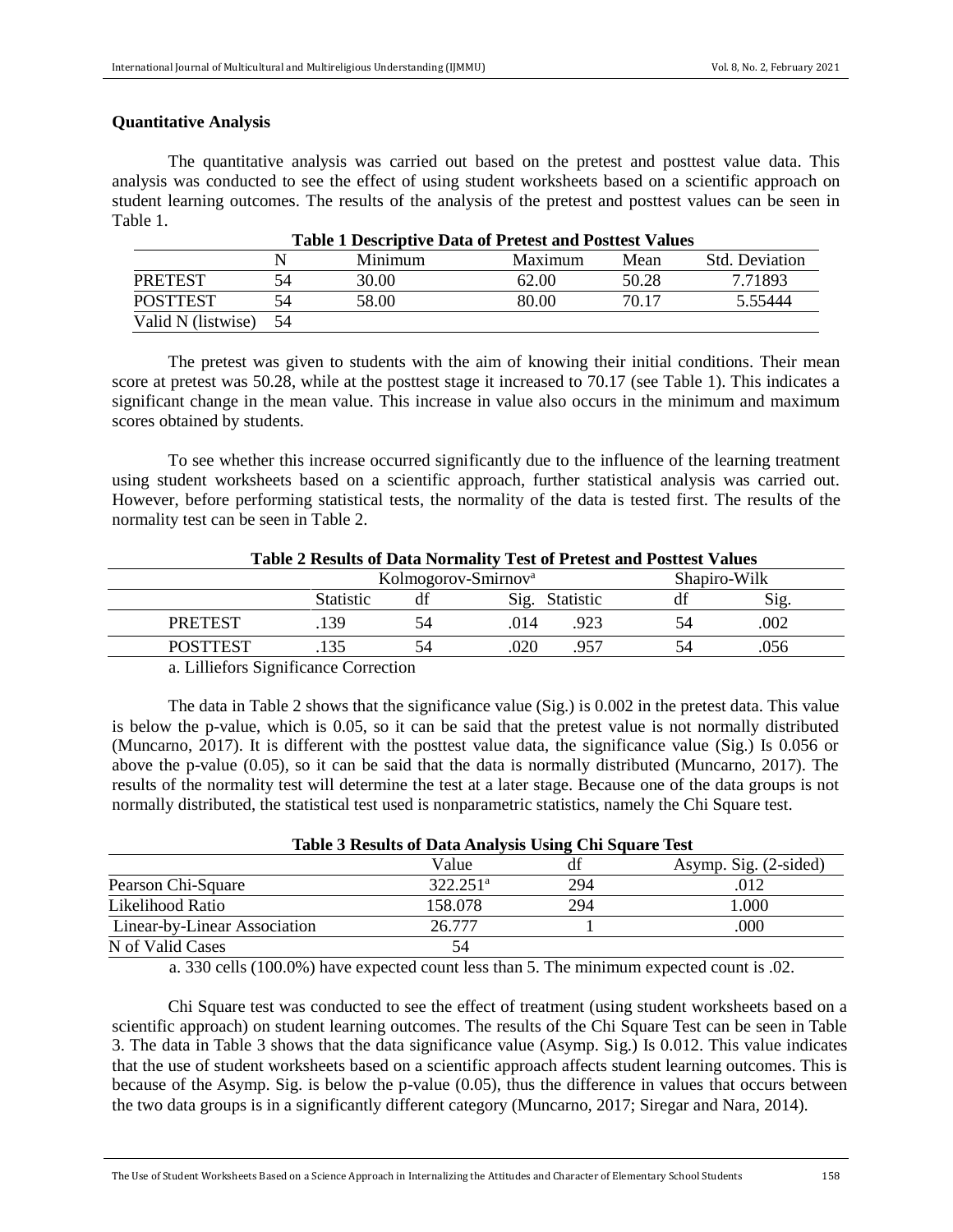Statistically, the application of student worksheets based on a scientific approach can affect student learning outcomes. Attitudes are closely related to learning outcomes because students who are active in the learning process will have better learning outcomes than passive ones (Olatunde, 2009; Marsa, Hala, and Taiyeb, 2016; Trumper, 2006). This is because learning media in the form of student worksheets based on a scientific approach are learning media that can be designed and created by teachers to help teachers attract interest and motivate students so that they will be actively involved in the learning process. Student worksheet media can be made according to the characteristics of students, the situation of learning activities at hand, and the conditions of the school environment so that students can express the ideas they get from their observations in the laboratory (Marsa, Hala, and Taiyeb, 2016; Joyce, Weil, and Calhoun, 2009). Thus it will increase the learning activities of students, so it will have implications for the learning outcomes of students.

#### *Conclusion*

Based on the research that has been done, learning by implementing student worksheets based on a scinetific approach can have a positive impact and significant improvement on learning outcomes. In this case, it is devoted to the scientific attitude of students. This shows that the use of student worksheets based on a scientific approach can support the goal of internalizing the attitudes and character of students in learning activities. As is known, the attitudes and character of students are very much needed in producing quality education personnel and of course they act as a balance between the intellectual abilities possessed by each student.

#### *Acknowledgements*

The authors are grateful to Universitas Lampung, who were willing to cooperate in completing this research. The authors also want to thank all those who have helped both material and moral so that this research can be carried out well.

#### *References*

- Nirbita, B.N. (2020). Problem Based Learning with ICT for Student's Cognitive. *Jurnal Pendidikan dan Pembelajaran Kimia*. 9(2): 46-54.
- Astalini, Kurniawan, D.A., Perdana, R., dan Pathoni, H. (2019). Identifikasi Sikap Peserta Didik terhadap Mata Pelajaran Fisika di Sekolah Menengah Atas Negeri 5 Kota Jambi. *Unnes Physics Education Journal*, 8 (1).
- Novianto A. dan Mustadi A. (2015). Analisis Buku Teks Muatan Tematik Integratif, *Scientific* Approach, Dan Authentic Assessment Sekolah Dasar. *Jurnal Kependidikan*, 45(*1*), 1-15.
- Marini, A., *et al*. (2019). Model of Student Character Based on Character Building in Teaching Learning Process. *Universal Journal of Educational Research*, 7(10): 2089-2097.
- Wirtha, I.P. dan Rapi, N.K. (2008). Pengaruh Model Pembelajaran dan Penalaran Formal Terhadap Penguasaan Konsep Fisika dan Sikap Ilmiah Siswa SMA Negeri 4 Singaraja. *Jurnal Penelitian dan Pengembangan Pendidikan*, 1(2): 15-29.
- Ribau, I. (2020). Practical Work by Laboratory Stations: An Innovation in Experimental Work. *Universal Journal of Educational Research*, 8(*1*): 17-26.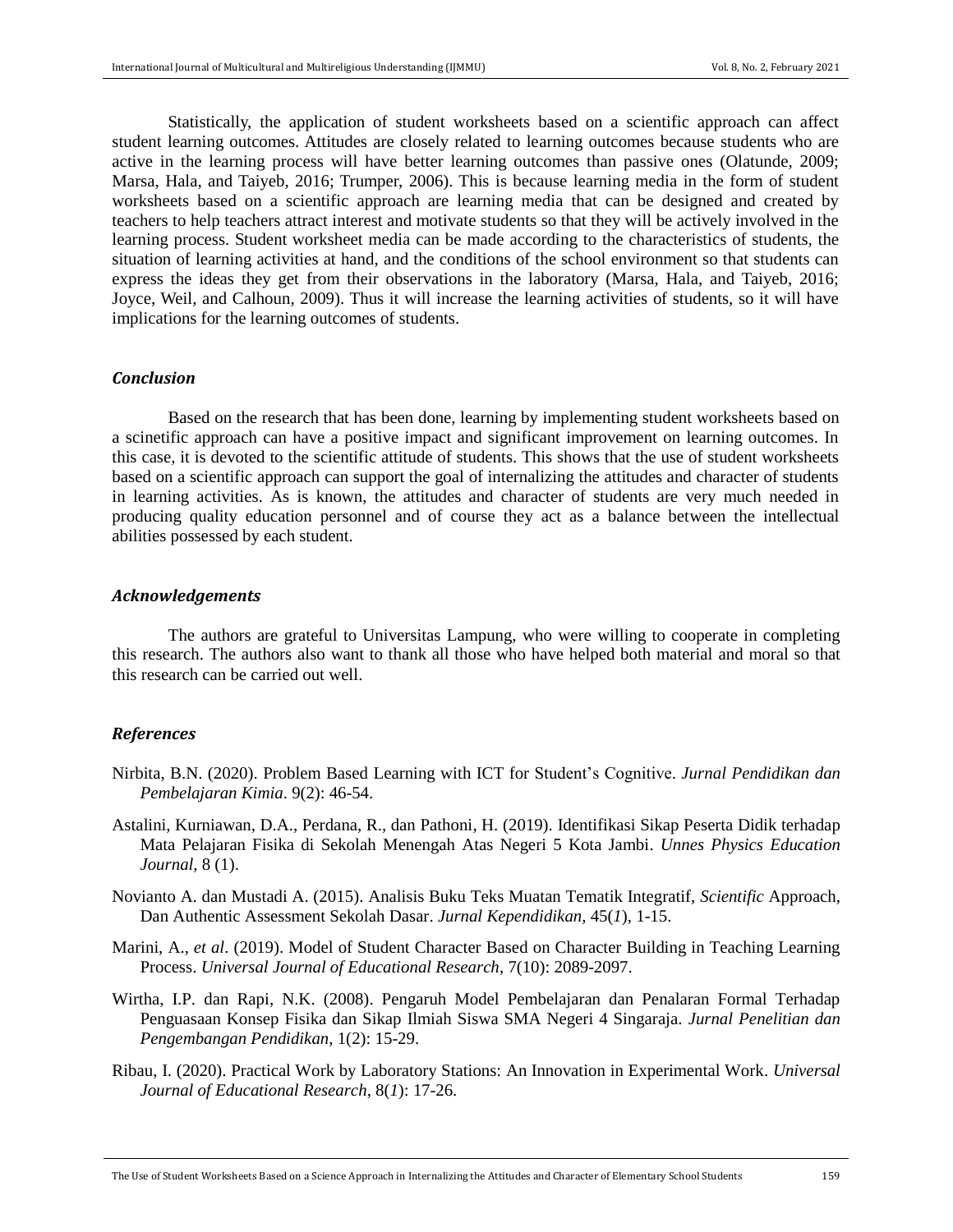- Afrizon, A*.* (2012). Peningkatan Perilaku Berkarakter dan Ketrampilan Berpikir Kritis Siswa Kelas IX MTsN Model Padang Pada Mata Pelajaran IPA-Fisika Menggunakan Model Problem Based Instruction. *Jurnal Penelitian Pembelajaran Fisika*, 2 (1): 1-16.
- Albaracin, D., Johnson, B.T., dan Zanna, M.P. (2005). *Handbook of Attitude*. New Jersey: Lawrence Erlbaum Associates Inc. Publisher.
- Machin, A. (2014). Implementasi Pendekatan Saintifik, Penanaman Karakter Dan Konservasi Pada Pembelajaran Materi Pertumbuhan. *Jurnal Pendidikan IPA Indonesia***.** 3 (1): 28-35. <http://journal.unnes.ac.id/nju/index.php/jpii>
- Leksono, S.M. *et al.* (2013). Kemampuan Profesional Guru Biologi dalam Memahami dan Merancang Model Pembelajaran Konservasi Biodiversitas di SMA.*Jurnal Cakrawala Pendidikan*,32(3):408-419.
- Maretasari, E., Subali, B. dan Hartono (2012). Penerapan Model Pembelajaran Berbasis Laboratorium Untuk Meinniknugikrai Ttekrabnimhbaisnilg Belajar Dan Sikap Ilmiah Siswa. *Unnes Physics Education Journal*, 1 (2).
- Akpinar, E., Yildiz, E., Tatar, N., & Ergin, Ö. (2009). Students' Attitudes toward Science and Technology: An Investigation of Gender, Grade Level, and Academic Achievement. *Procedia Social and Behavioral Sciences*, *1*(1), 2804–2808.

Kementerian Pendidikan dan Kebudayaan. (2013). *Draft Kurikulum 2013.* Jakarta: Kemendikbud.

- Saefudin, A. dan Saputri, A.E. (2018). Interpreting Scientific Approach in Natural Science Subject for Elementary School: An Integrative Study. *Unnes Science Education Journal*, 7 (1).
- Zimmerman, C. (2007). The development of scientic thinking skills in elementary and middle school. *Developmental Review*, 27: 172–223.
- Nasser, R. (2014). A Methodological and Scientifi c Approach to Developing a Research Agenda in Education. *Journal of Applied Sciences*, 1-8.
- Lederman, N.G., Lederman, J.S., & Antink, A. (2013). Nature of science and scientific inquiry as contexts for the learning of science and achievement of scientific literacy. *International Journal of Education in Mathematics, Science and Technology*, 1(3), 138-147.
- Setiawan, A., Malik, A., Suhandi, A., and Permanasari, A. (2018). Effect of Higher Order Thinking Laboratory on the Improvement of Critical and Creative Thinking Skills. *IOP Conf. Series: Materials Science and Engineering*, 306, 012008.
- Majid, A. (2012). *Perencanaan Pembelajaran.* Bandung: PT Remaja Rosdakarya.
- Rahmi, Y. L., Novriyanti, E., Ardi, A., & Rifandi, R. (2018). Developing Guided Inquiry-Based Student Lab Worksheet for Laboratory Knowledge Course. In *IOP Conference Series: Materials Science and Engineering,* 335(1), 012082.
- Permana, D. (2000). *Intisari Kimia SMU.* Bandung: Pustaka Setia.
- Rahmi, L.Y., & Alberida, H. (2017). Improving Students' Higher Order Thinking Skills through Portfolio Assessment on Biology Curriculum and Textbook Analysis Course. *Bioeducation Journal*,1(1),22-33.
- Departemen Pendidikan Nasional. (2008). *Panduan Pengembangan Bahan Ajar*. Jakatra: Departemen Pendidikan Nasional Direktorat Jendral Menajemen Pendidikan Dasar dan Menengah.
- Marsa, Hala Y., dan Taiyeb A. M. (2016). Pengaruh Penggunaan Lembar Kerja Peserta Didik Berbasis Pendekatan Ilmiah Terhadap Aktivitas dan Hasil Belajar IPA Biologi Kelas VII Peserta Didik SMP Negeri 2 Watampone*. Jurnal Sainsmat*, 5(1): 42-57.